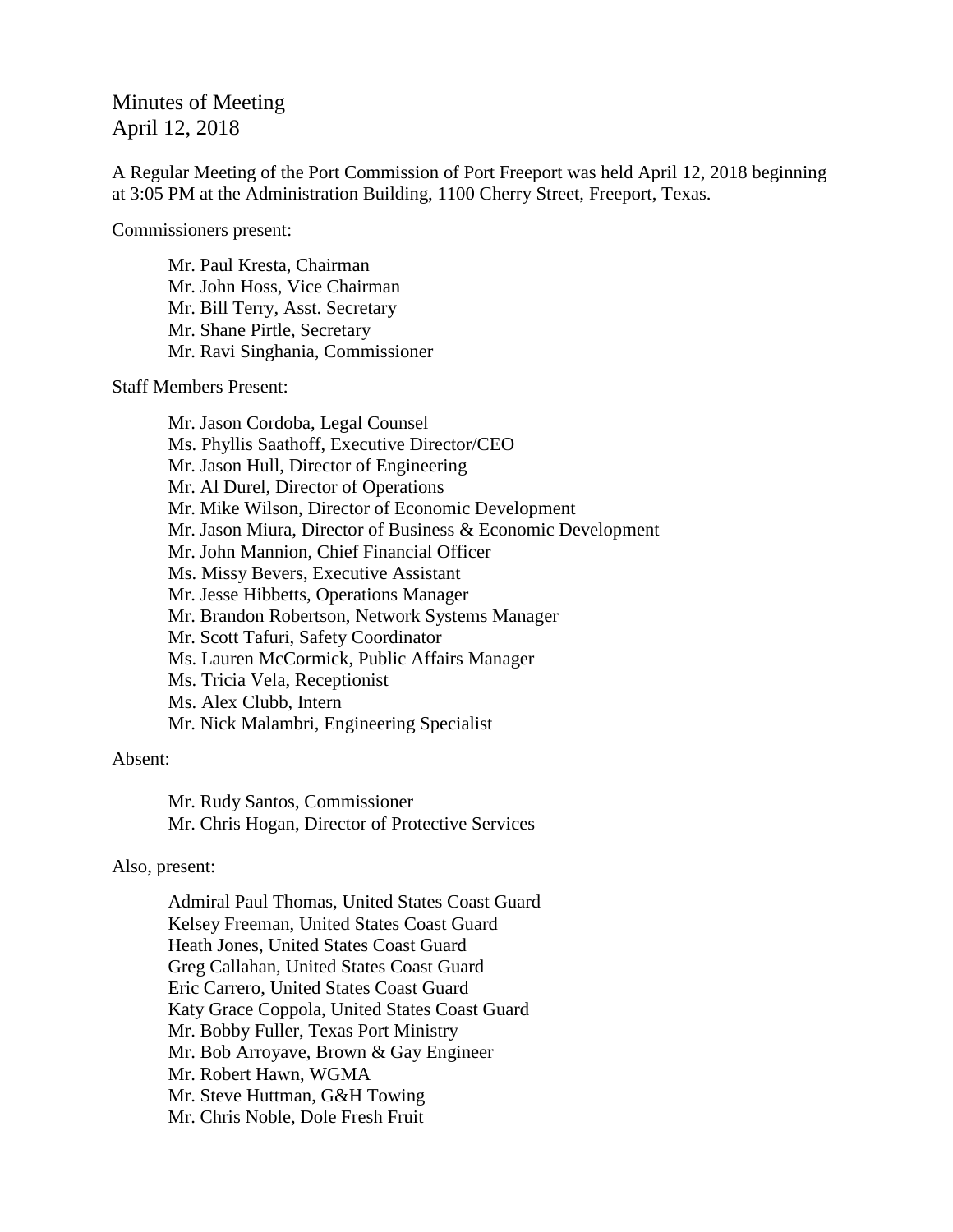Mr. Bill O'Connor, Bright Lights Ms. Ann Poninski, Phillips 66 Mr. Daniel Blanton, Brazos Pilots Association Ms. Violeta Rosales Mr. Greg Bisso Mr. Jason Foltyn, HDR

- 1. CONVENE OPEN SESSION in accordance with Texas Government Code Section 551.001, et. seq., to review and consider the following:
- 2. Invocation Mr. Bobby Fuller, Texas Port Ministry
- 3. Pledge of Allegiance: U.S. Flag & Texas Flag
- 4. Roll Call. Commissioner Kresta noted that Commissioner Santos was absent. All other Commissioners were present.
- 5. Safety Briefing Mr. Scott Tafuri, Safety Coordinator
- 6. Approval of minutes from the Regular Meeting held March 26, 2018.

A motion was made by Commissioner Pirtle to approve the minutes as presented. The motion was seconded by Commissioner Terry with all Commissioners present voting in favor of the motion.

7. Receive comments from Rear Admiral Paul Thomas, District 8 United States Coast Guard.

Admiral Thomas addressed the Board about the growth, increased capacity and overall challenges ports face with the transportation system, particularly on the Gulf Coast. He also talked of building capacity in terms of governance versus physical infrastructure adding the Coast Guard provides governance for marine transportation systems. Everyone is a part of the system of governance at Port Freeport with groups like BMAT, Lone Star Harbor Safety Committee and Ports Coordination Team that are critical to the daily operation of the port, but become even more critical in a crisis operation like Harvey or possibly a cyber incident. Admiral Thomas is working to raise awareness and get facilities to think about what could happen in the event of a cyber incident. Unlike a hurricane you can see coming, cyberattacks can take place suddenly and from far away sources, impacting very broad areas. As ports struggle to increase capacity, they will rely more on complex cyber systems that allow them to increase productivity. Admiral Thomas thanked staff for the opportunity to visit the Port and introduced Eric Carrero, who will succeed Greg Callaghan as Captain of the Port June 8. Ms. Saathoff thanked the Admiral for visiting the Port, understanding our growth and helping us to anticipate our future needs. She also thanked him for the recognition awarded Al Durel for his efforts during Hurricane Harvey.

8. Receive report from Executive Director/CEO and/or Port staff on activities and matters related to administrative affairs. Port tenant updates, USCOE, rail issues, AAPA Committees, leases, contracts, upcoming Port and civic events and other related administrative affairs.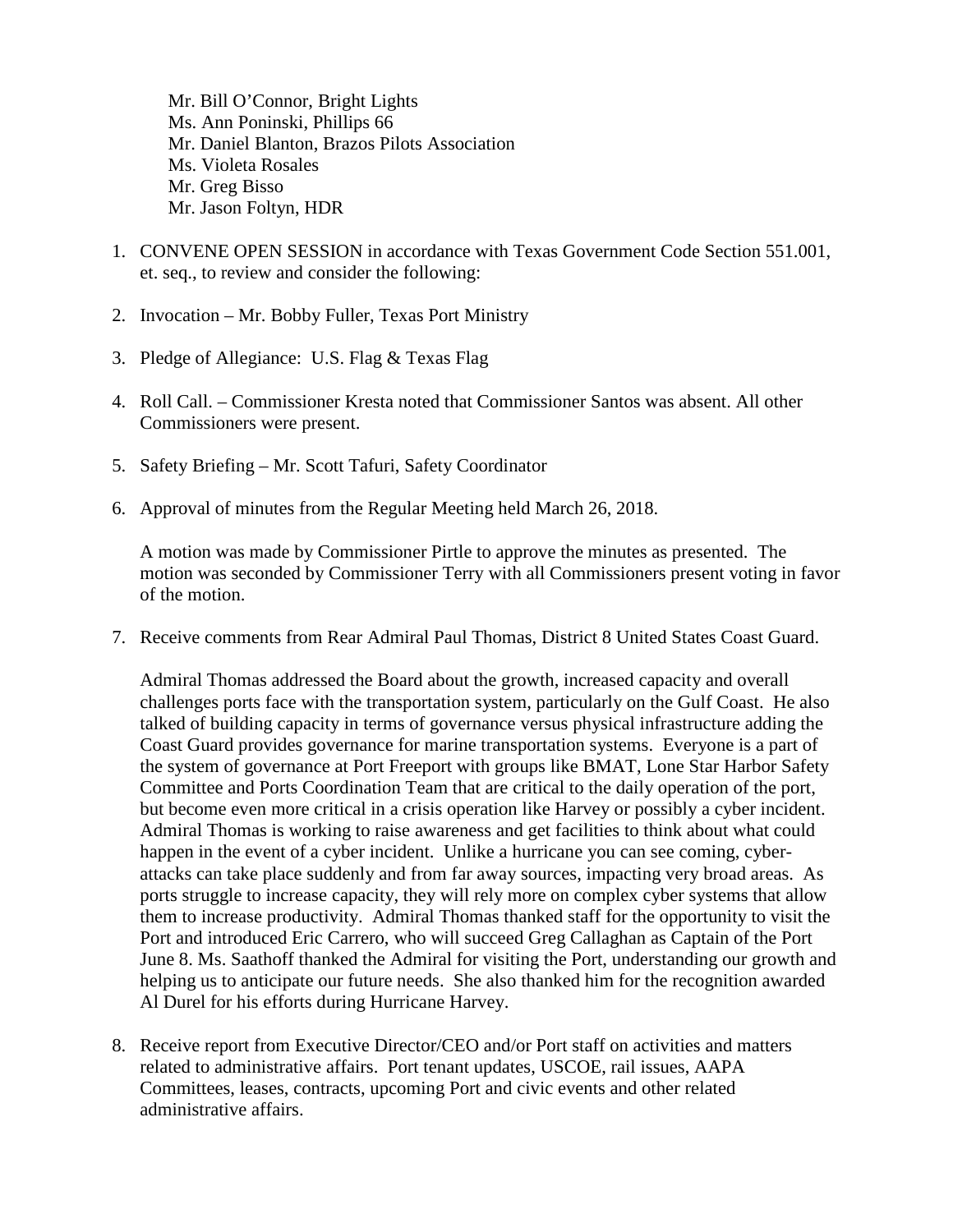Ms. Saathoff reported the GRR package is at headquarters in Washington, DC in the final step to receive approval signature within 45 days. Staff continues to work with the Corps to expedite necessary documents in moving forward with engineering/design and accelerating funds to complete the work. Because of the partnership with Brazoria-Fort Bend Rail District and the importance to stay on the same page with progress at Port Freeport, Ms. Saathoff gave a presentation to Fort Bend County Commissioners Court March 27 to update them on activities at Port Freeport. The same presentation was made to Brazoria County Commissioners Court April 10. Staff has continued to reach out to area communities to supply accurate information regarding the bond referendum on the May 5 ballot. Ms. McCormick briefly outlined upcoming speaking events with various groups in the community and gave an update on the annual Take-A-Child Fishing Tournament, which will also be held on May 5. Ms. Saathoff noted the Brazos Pilots have also been attending speaking events, offering their unique perspective on operations in the channel and why improvements are necessary to aid in safe navigation and accommodate larger vessels in service. Staff continues to update the website, [www.portfreeportbondelection.com](http://www.portfreeportbondelection.com/) with frequently asked questions and informative facts regarding the bond election. Early voting begins April 23 and continues through May 1. Commissioner Pirtle noted the 36A Coalition passed a resolution in support for the bond election.

9. Receive report from Commissioners on matters related to meetings and conferences attended, Port presentations and other related Port Commission matters.

Commissioner Singhania reported attending presentations given to various groups by Port staff and a Friends of the River meeting.

Commissioner Terry reported attending the CAP meeting held April 10.

Commissioner Pirtle reported attending the BASF/Yara Grand Opening April 11.

Commissioner Kresta also reported attending presentations given by staff to various organizations as well as the Rear Admiral Thomas luncheon held today with the Port Users.

- 10. Public Comment There were no public comments.
- 11. Discuss and consider the approval of bid received from Bright Light Systems for the LED High Mast Lighting Replacement project for an amount not to exceed \$581,090.00, over a two-year term.

Jesse Hibbetts, Operations Manager, shared bids received for this project, which was originally budgeted over five years. However, the Operations, Safety & Security Committee recommended reducing the implementation period to two years. This project will reduce the number of fixtures, enhance safety and security and reduce energy consumption and greenhouse gas emissions. Mr. Hibbetts explained the lights will be replaced by Port Maintenance in two phases, with the first phase (Inner Harbor lights) to occur this fiscal year and the second phase (Velasco Terminal lights) in the next fiscal year. Staff and Commissioners on the Operations, Safety & Security Committee recommend moving forward with Bright Light Systems in the amount of \$581,090.00.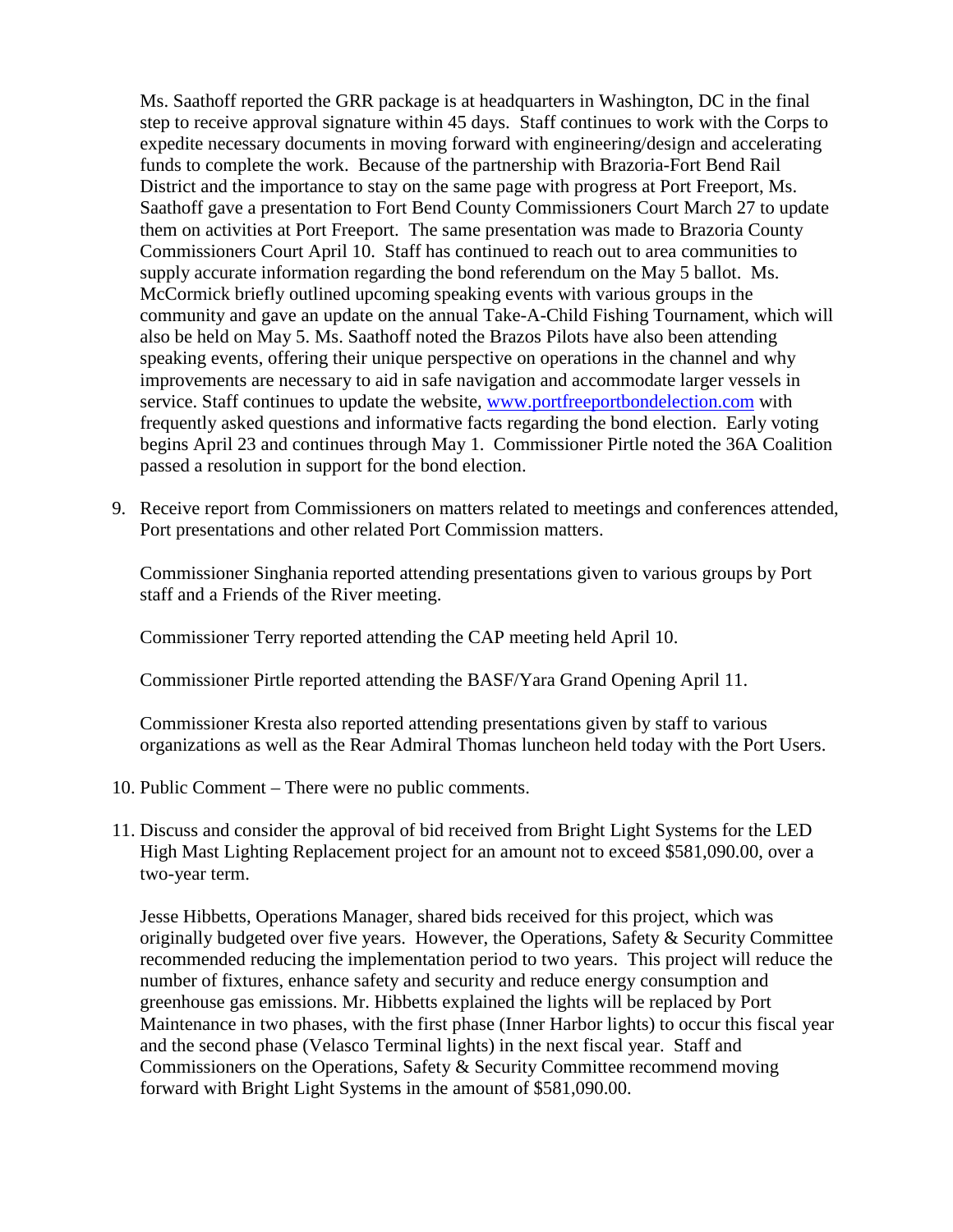A motion was made by Commissioner Pirtle to accept the bid as presented by staff. The motion was seconded by Commissioner Terry with all Commissioners present voting in favor of the motion.

12. Approval of a contract with Salt Water Salvage for the Docks 1, 2 and 3 Sheet Pile Repairs Project for an amount not to exceed \$140,535.00.

Bids were opened for this project April 5 with six bids received. Salt Water Salvage submitted the lowest proposal and met all the requirements of the specifications. It is Mr. Hull's recommendation the Board approve a contract with Salt Water Salvage in an amount not to exceed \$140,535.00.

A motion was made by Commissioner Hoss to approve the contract. The motion was seconded by Commissioner Pirtle with all Commissioner present voting in favor of the motion.

13. Discuss and consider the purchase of converter and inverter from ABB, Inc., sole source supplier, for the ZPMC gantry cranes.

Mr. Durel stated the purchase before the board for approval is for the port's spare parts inventory. Each crane has four converters and six inverters and currently the port does not have any spares. The life expectancy for these is 10 years. The cranes have been operating for four years. There is a lead time for these parts as they are not stocked, but manufactured when ordered. Mr. Durel recommended purchasing these two parts from ABB, Inc., as budgeted, for the total amount of \$58,000.00.

A motion was made by Commissioner Terry to approve the purchase. The motion was seconded by Commissioner Singhania with all Commissioners present voting in favor of the motion.

14. Adoption of a resolution approving the acceptance of the Port's portion of proceeds received from high bidders on delinquent tax property held in trust by Brazoria County, Texas and authorizing the Chairman to join in conveyance to high bidders.

A motion was made by Commissioner Terry to approve the resolution. The motion was seconded by Commissioner Pirtle with all Commissioners present voting in favor of the motion.

15. Adoption of a resolution approving amendments to the Port Investment Policy.

Mr. Mannion stated the resolution before the board is to approve amendments to the Port's Investment Policy. Minimal changes to the policy include clarification of certain investments as well as verification that the required staff training has been completed. Staff recommends approval of the resolution.

A motion was made by Commissioner Hoss to approve the resolution. The motion was seconded by Commissioner Singhania with all Commissioners present voting in favor of the motion.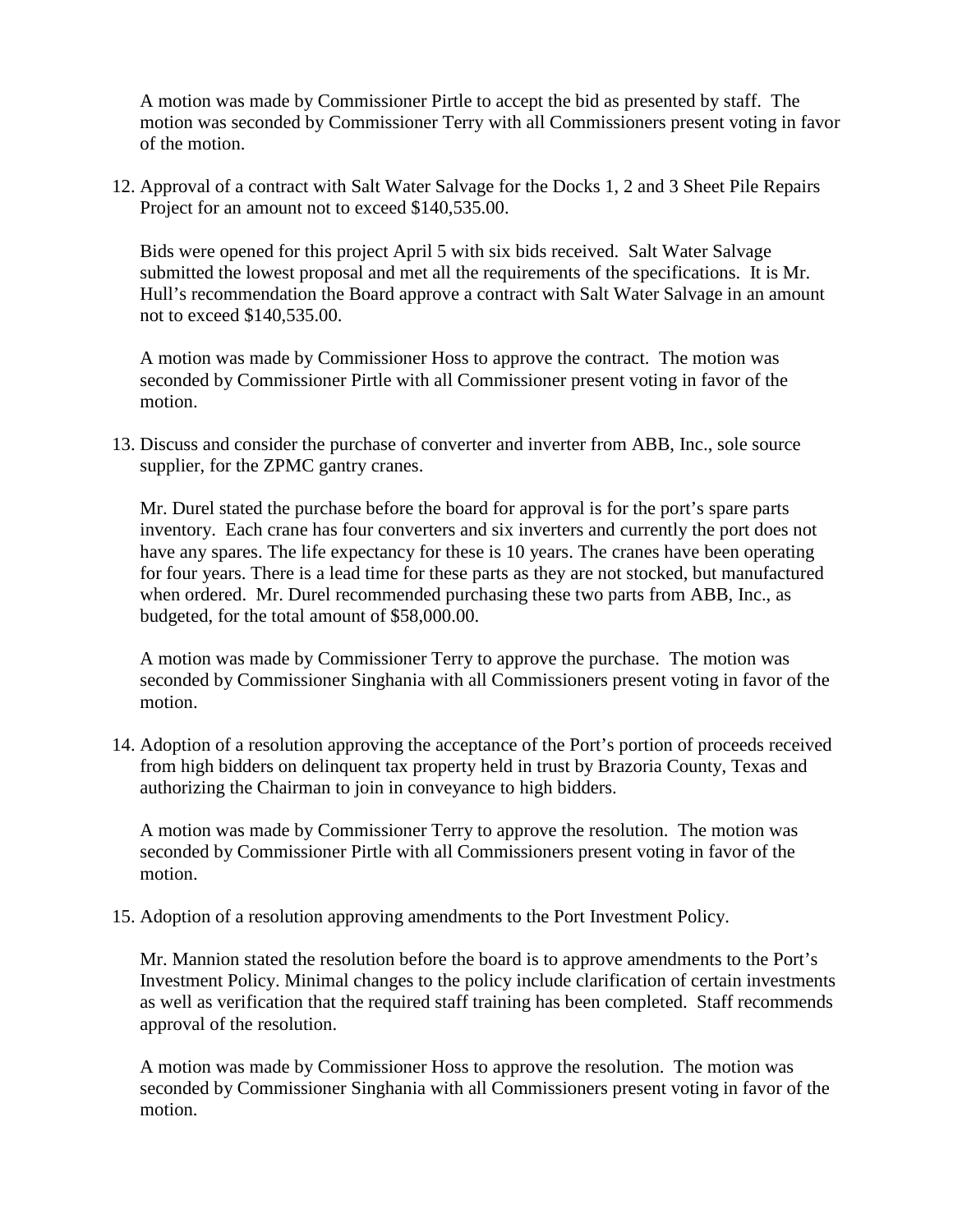16. Discuss and consider resolution approving election officials for May 5 Bond Election.

In addition to calling the bond election February 15, the Board also approved a contract for Election Services with Brazoria County. Pursuant to that contract, staff is seeking approval of a resolution to confirm and approve appointment of election officials.

A motion was made by Commissioner Hoss to approve the resolution. The motion was seconded by Commissioner Singhania with all Commissioners present voting in favor of the motion.

- 17. EXECUTIVE SESSION in accordance with Subchapter D of the Open Meetings Act, Texas Government Code Section 551.001, et. seq., to review and consider the following:
	- A. Under authority of Section 551.071 (Consultation with Attorney) for discussion regarding:
		- 1. Consultation with attorney and discussion regarding the terms and condition of a Coastal Surface Lease between Port Freeport and Texas General Land Office.
	- B. Under authority of Section 551.072 (Deliberation Concerning Real Property Matters) for discussion regarding:
		- 1. The potential exchange, lease, or value of real property located at Port Freeport, including but not limited to Parcels 7, 8, 10, 26, and 37.
		- 2. Discussion regarding the potential exchange, lease or value of real property located in Freeport, Texas, including but not limited to the area known as the East End of Freeport and bordered by the following streets: FM 1495; East 2<sup>nd</sup> Street; Terminal Street and East 8<sup>th</sup> Street in Freeport, Texas.
		- 3. The potential purchase, exchange, lease or value of real property located at Port Freeport, including but not limited to the real property located at and contiguous to Berths 1, 2, 5 and 7.
		- 4. The potential exchange, lease, or value of real property located at Port Freeport, including but not limited to Parcels 4, 5, 6, 9, 14, 19, 27, 31, 34, and 38.
	- C. Under authority of Section 551.074 (Deliberation of Personnel Matters) for discussion regarding:
		- 1. Deliberation regarding the appointment, employment, evaluation, reassignment, duties of a public officer or employee: Executive Director/CEO.
- 18. RECONVENE OPEN SESSION to review and consider the following:
- 19. Consideration of Coastal Surface Lease Agreement with the Texas General Land Office and possible adoption of Resolution approving same and authorizing execution thereof.

Mr. Hull stated the resolution before the Board authorizes the Chairman or CEO to execute a Coastal Surface Lease with the General Land Office. The lease is needed for sampling to be conducted in the channel. The lease has been reviewed by legal counsel and staff recommends approval.